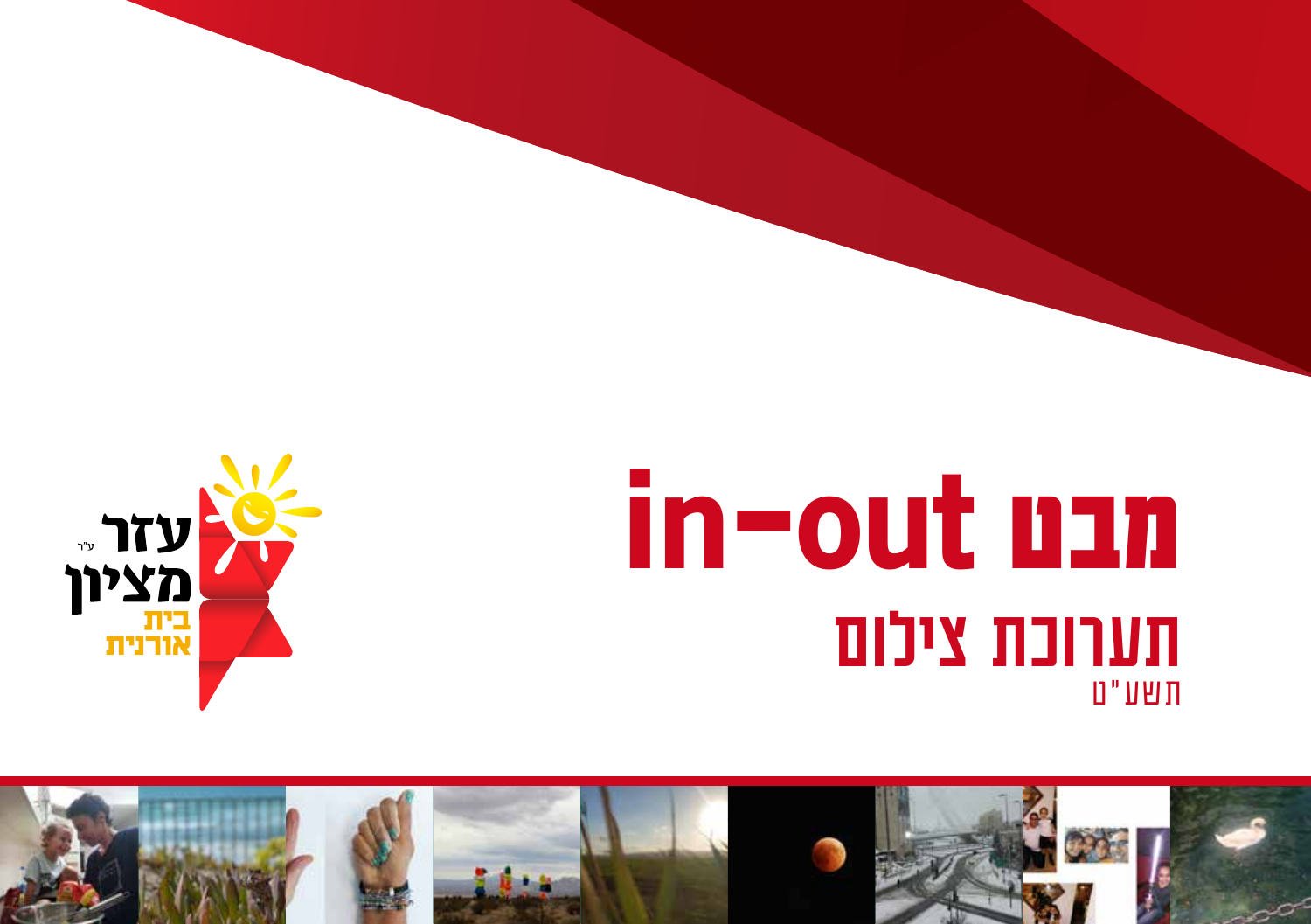| <b>Presenting Artists</b> | המציגות                      |
|---------------------------|------------------------------|
| Ora Orit Mizrahi          | <b>ן</b> אורה אורית מזרחי    |
| Orna David                | ן אורנה דוד                  |
| Avital Aliza Ben Sasson   | <b>ן</b> אביטל עליזה בן ששון |
| Liat Haas                 | ן ליאת הס                    |
| Naama Shenhav Cohen       | <b>ן</b> נעמה שנהב כהן       |
| Rachel Feldman Davis      | ן רייצ'ל פלדמן - דיוויס      |
| Granit Yaniv              | <b>ן</b> גרניט יניב          |
| Shirli Cohen z"l          | שירלי כהן ז"ל <b>I</b>       |
| Inbal Sa'id $7$ "l        | ן ענבל סעיד ז״ל              |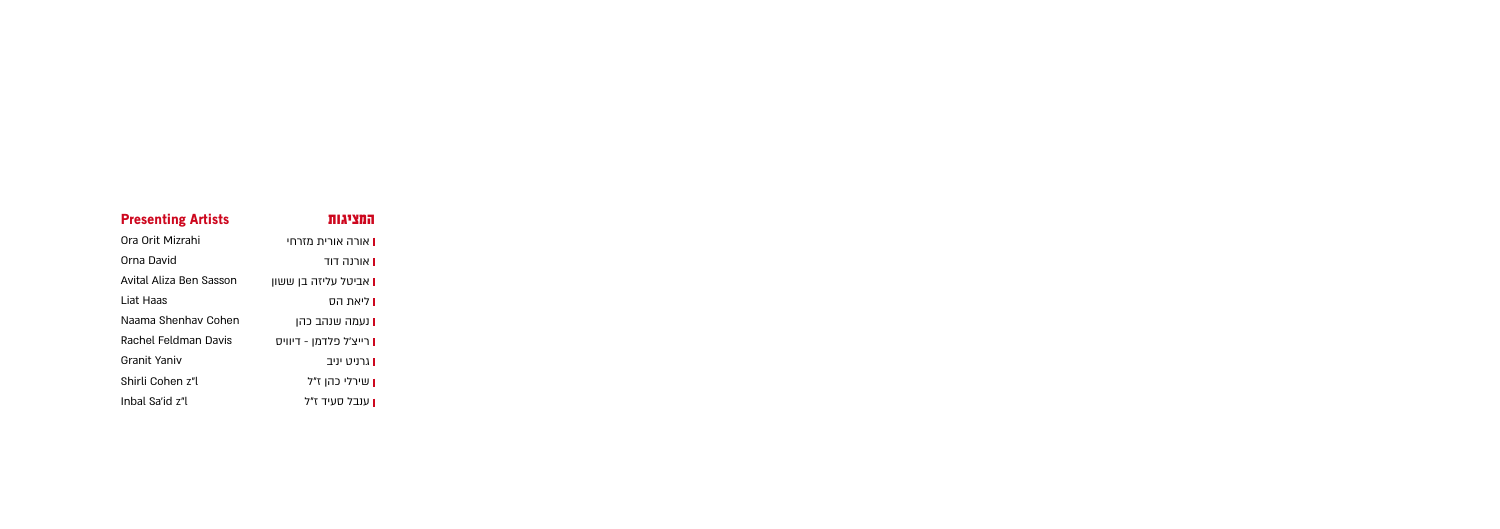#### **Dr. Bracha Zisser** Director, Cancer Patient Support Services and Bone Marrow Donor Registry

Oranit is Ezer Mizion's cancer patient quest home and support services center for cancer patients and their families. It was established in 1995 by Ezer Mizion and the Bracha and Motti Zisser Foundation.

The center offers a wide variety of activities, including support and accompaniment for cancer patients and their families at the hospital and in the community, workshops and support groups, a therapeutic petting zoo, art and music therapy, Gymboree, Pilates activities and plenty of social activities

Ezer Mizion's bone marrow registry is also located at Dranit. The registry includes more than 990,668 potential donors, through which nearly 3,294 life-saving stem cell transplants were facilitated.

The photography therapy workshop, led by Uri Feiner, is one of our many therapy activities. The process that the participants undergo, individually and as a group, is unique and has a profound impact during the period of their treatments and the recovery that follows. The photos displayed at the exhibition were all taken by workshop participants as part of this therapy process and relay a portion of the patient's personal story. You have the privilege to see inside the participants' world and to observe the insights and perspectives that the photography workshop has allowed them to share.

#### **ד"ר ברכה זיסר** מנהלת "בית אורנית" והמאגר הלאומי לתורמי מח עצם

בית "אורנית" הוא מרכז תמיכה וסיוע לחולי סרטן ובני משפחותיהם. המקום הוקם ע"י עמותת "עזר מציון" וקרן "ברכה ומוטי זיסר" בשנת .1995

מהקמתו ועד היום התפתח המרכז, והוא מציע פעילויות רבות, ביניהן תמיכה וליווי החולים ובני משפחתם בבתי החולים ובקהילה, סדנאות וקבוצות תמיכה, פינת חי טיפולית, חדר אומנות, טיפולים במוזיקה, ג'ימבורי, פעילויות פילאטיס ושפע פעילויות חברתיות. במרכז אורנית נמצא גם המאגר הלאומי לתורמי מח עצם של

"עזר מציון", הכולל למעלה מ990,668- תורמים פוטנציאליים ובאמצעותו נעשו למעלה מ3,294- השתלות מצילות חיים. בשנים האחרונות חלה עלייה משמעותית במספר חולי הסרטן הנעזרים בבית "אורנית" והמקום שוקק אנשים ופעילות לאורך כל שעות היום.

סדנת הצילום הטיפולי, בהנחיית אורי פינר, היא אחת מהפעילויות הרבות המתקיימות במרכז. התהליך שעוברים משתתפי הסדנה, לבד וכקבוצה, הוא ייחודי ובעל השפעה משמעותית בתקופת הטיפולים והשיקום שלאחר מכן. התמונות שמוצגות בתערוכה צולמו כולן על ידי משתתפי הסדנה. הן נבחרו בקפידה ומספרות חלק מהסיפור האישי של כל מתמודד ומתמודדת. לכם ניתנה הזכות להציץ לעולמם של המשתתפים ולנסות לחוות חלק מהתובנות ומזוויות ההתבוננות שסדנת הצילום אפשרה להם לחלוק.

This is not an exhibition by a group but rather a group of exhibitions. Each photographer presents her own body of work, her personal view of the world. Concurrently, it provides a group perspective of women brought together by destiny who, together, studied the language of photography. And so, like any group, the exhibition can be viewed as a whole or view each of its elements .individually

#### **אורי פינר**  צלם, מנחה הקבוצה

כאשר אנו מצלמים, אנו מפנים את המצלמה החוצה, אל העולם סביבנו. אנו רואים דרך, פרח, חוף ים, אנשים זרים או את בני משפחתנו; מכוונים את המצלמה ולוחצים על הכפתור, לוכדים את הרגע בתוך התמונה. הצלם מאלץ את הצופה לאמץ את נקודת מבטו, את הדרך הייחודית שבה הוא רואה את העולם. בכך הצופה זוכה להביט פנימה, לכיוון הצלם. מבט פנימה - החוצה.

התערוכה הזו משלימה את המהלך הכפול הזה, מאפשרת לצלמות ולצופים להביט החוצה ופנימה.

זו אינה תערוכה קבוצתית אלא קבוצה של תערוכות - כל צלמת מציגה גוף עבודה נפרד, מבט אישי על העולם; ובאותו זמן יש כאן גם מבט קבוצתי, מבט של נשים אשר הגורל הפגיש אותן ויחד למדו את שפת הצילום. כך, ממש כמו קבוצה אפשר להסתכל על התערוכה הזו כעל שלם ואפשר להסתכל על כל פרט בנפרד.

#### **Uri** Feiner Photographer, Group Facilitator

When we take pictures, we direct the camera outward, to the world around us. We see a path, a flower, a beach, strangers or our families. We aim the camera and press the button, capturing the moment in a photo. The photographer compels the viewer to adopt his perspective, the unique manner in which he views the world. The viewer thereby gets a chance to look inward, at the photographer. An inside-outside perspective.

This exhibition completes this dual process, enabling both the photographers and the viewers to look inward and outward.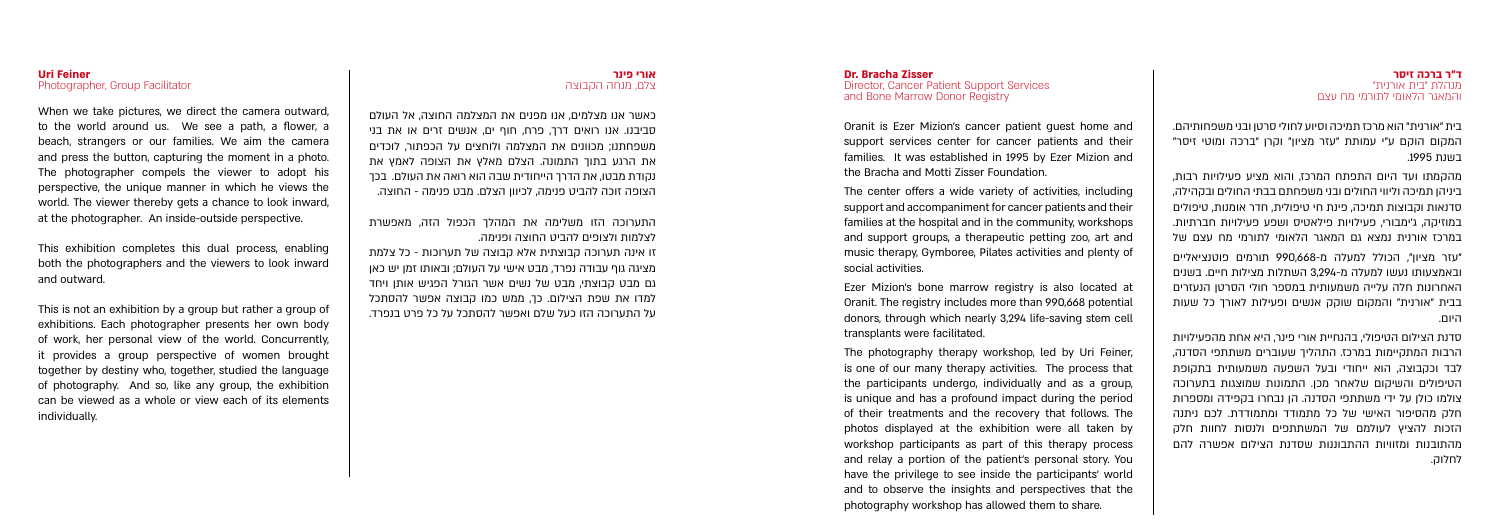

### **Ora Orit Mizrahi Life - Operating Instructions**

The bond with our children is the most significant, but in order to bond with others, we must first be connected to ourselves. Our children are the realization of our dreams; they are our future and the embodiment of our enhanced self. They are the ones who give us hope and a reason to live.

In closing, when life gives us ingredients for baking a cake, it's time to pull out the mixer and heat up the oven.

#### **אורה אורית מזרחי**

#### **חיים – הוראות הפעלה**

הגמישות חשובה לנו לחיים, דברים לא תמיד מסתדרים כפי שתכננו. חשוב להיות ביחד ולא לבד, אך לא בכל מחיר.

אהבה צריכה להניע אותנו בעולם הזה, ואת השמחה תמיד יש לחפש ולנצור בליבנו ובקרבנו. לא להתבייש לבקש עזרה מאחרים; להשתדל לתת עזרה לאחר, אך ורק בגבולות היכולת שלנו. צריך ללכת אחר הלב - החלומות שלנו נמצאים במרחק שאותו אנו מוכנים ללכת עבורם. צריך לחיות רק את היום, כמובן עם מחשבה על המחר ומתוך הידיעה של האתמול. אל נזלזל בחוסר הידיעה של האחר, אלא נשלים לו את החסר. אף אחד לא יודע הכל. את התמימות יש לחבק, שכן היא תמיד תזכיר לנו את ילדותנו ותסיר דאגה מליבנו.

הקשר שלנו לילדינו הוא המהותי ביותר אך בשביל להתחבר לאחר עלינו להיות קודם כל מחוברים לעצמנו. הילדים שלנו הם הגשמת החלומות שלנו; הם דור ההמשך וההתגלמות המשופרת שלנו, הם אלו הנותנים לנו את התקווה ואת הסיבה לחיות.

ולסיום, כשהחיים נותנים לנו מרכיבים לעוגה, יש להוציא את המיקסר ולחמם את התנור.

. Flexibility is important in life since things don't always work out as planned. It is important to be together and not alone, but not at all costs.

Love must motivate us in this world and joy must always be sought and cherished in our hearts and souls.

. Do not be ashamed to ask others for help; try to help others, but only within the limits of your capabilities.

We must follow our heart. Our dreams are as far as we are willing to travel for them.

We must live each day, while thinking of the future and knowing the past.

Let's not scorn other people's lack of knowledge, but rather fill in the gaps for them. No one knows everything.

We must embrace innocence, because it will always remind us of our childhood and banish worry from our hearts.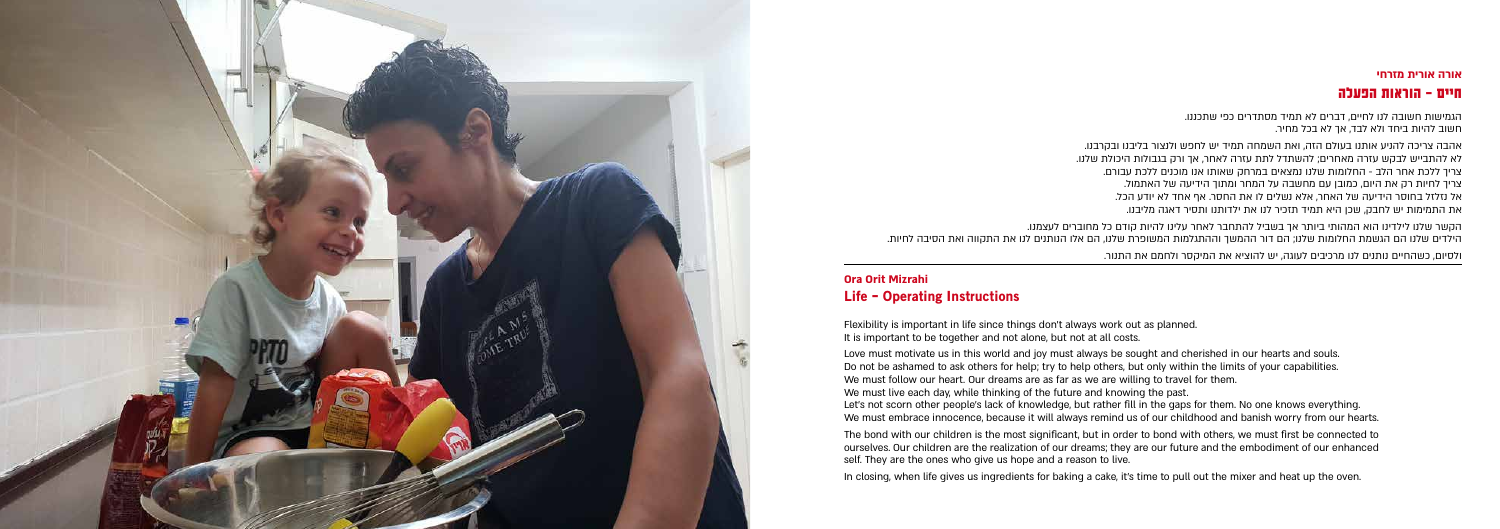#### **אורנה דוד**

#### **חותם**

חותם הוא רושם, סימן, השפעה או עקבות, כמו בביטוי "הטביע את חותמו". הרבה אנשים נשאלים מה ייחשב בעיניהם כהישג בחיים, רובם משיבים שהיו רוצים להשאיר אחריהם חותם. מסתבר שכולנו מגשימים את המטרה הזו. מהרגע שאנו נולדים ועד יומנו האחרון, אנו מטביעים את הזהות הבלתי נראית שלנו בכל מקום שבו אנו נמצאים.



### **Orna David Imprint**

imprint behind them.

wherever we are.

No hand resembles another.

מבחינתי, כף היד היא סוג של חותם. שכן, כף היד מכילה את טביעות האצבע הייחודיות לכל אדם.

אין כף יד אחת דומה לכף יד אחרת.

עם כף היד אנחנו בונים, הורסים, חותמים, מתקשרים, מבטלים ותוך כדי כך משאירים אחרינו חותם.

An imprint is an impression, a mark, an influence, or a trace  $-$  as in the phrase, "He left his mark". Many people are asked what they would consider an achievement in life. Most respond that they want to leave an

Apparently, we all reach that goal. From the moment we are born until our last day, we impress our invisible identity

To me, the hand is a kind of imprint, as it holds the fingerprints that are unique to each individual.

With the hand, we build, destroy, sign, communicate, undo, and, all the while, leave our imprint.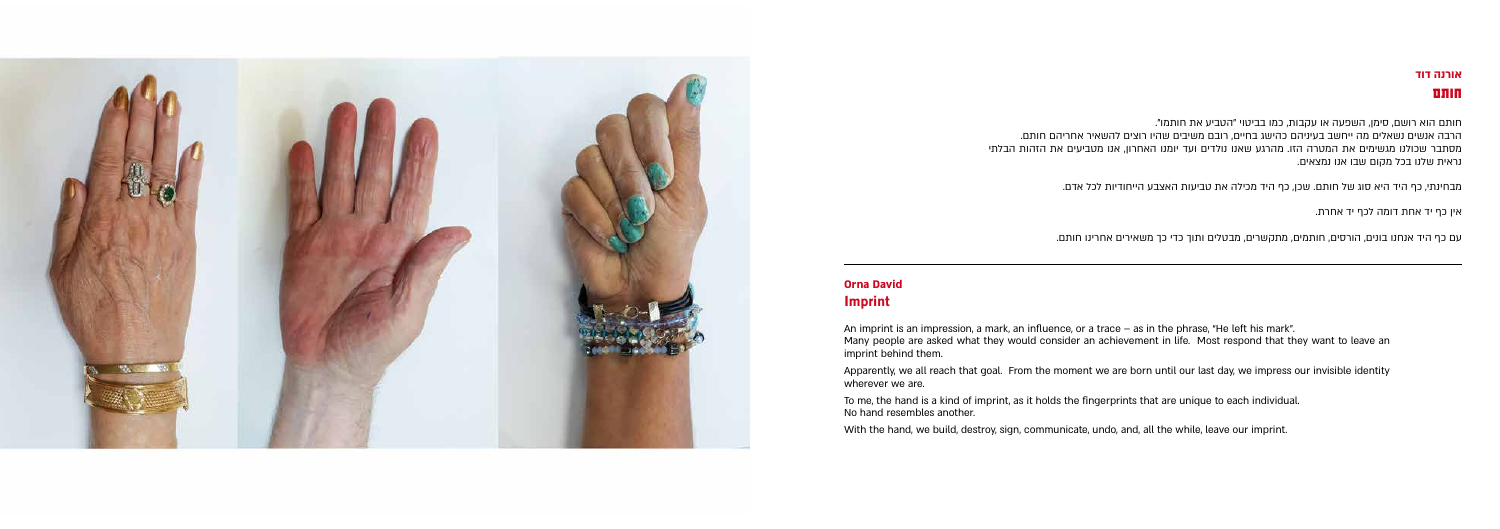

#### **Avital Aliza Ben Sasson**

#### **אביטל עליזה בן ששון**

#### **ש**

שירה, אל האופק פנייך פונות; ללמוד מכאבי העבר מנסות; מצווה גדולה להיות בשמחה זה מצב נתון, מפה אני ממשיכה, כך אמרת לי בטבעיות כששאלתיך האם ישנה המשכיות?

היושב במרום שולח כוחות, לעמוד על המשמר בלי להרפות עם משפחה כזאת כל מלחמה ננגח, לך שירה בת רחל (ע״ה), בזכותך אנצח.

#### **י**

ידעת קושי, כאב ושכול, אך התרוממת מתחתית השאול ולאחייך הצעירים את קרן אור מכוונת, מאירה בסערה כמגדלור

#### **ר**

רחל אימך לפני שלוש שנים נקטפה, אך המחלה מנסה עדיין לגעת במשפחה

#### **ה**

#### **SH**

Shira, your face faces the horizon; Trying to learn from the pain of the past; Being joyous is a great mitzvah. This is the given situation, this is where I start. That's what you said to me so naturally When I asked you, is there any continuity?

#### **I**

You've known hardship, pain, and bereavement. But you rose from the depths of Hell And you are a ray of light to your younger siblings Focused and illuminating, like a lighthouse in a storm.

#### **R**

Your mother, Rachel, was taken three years ago, But the disease is still trying to touch the family

#### **A**

He who dwells on high sends the strength To stand guard relentlessly and never let go With a family like ours, we will win every war To you, Shira daughter of Rachel (a"h), thanks to you, I will win.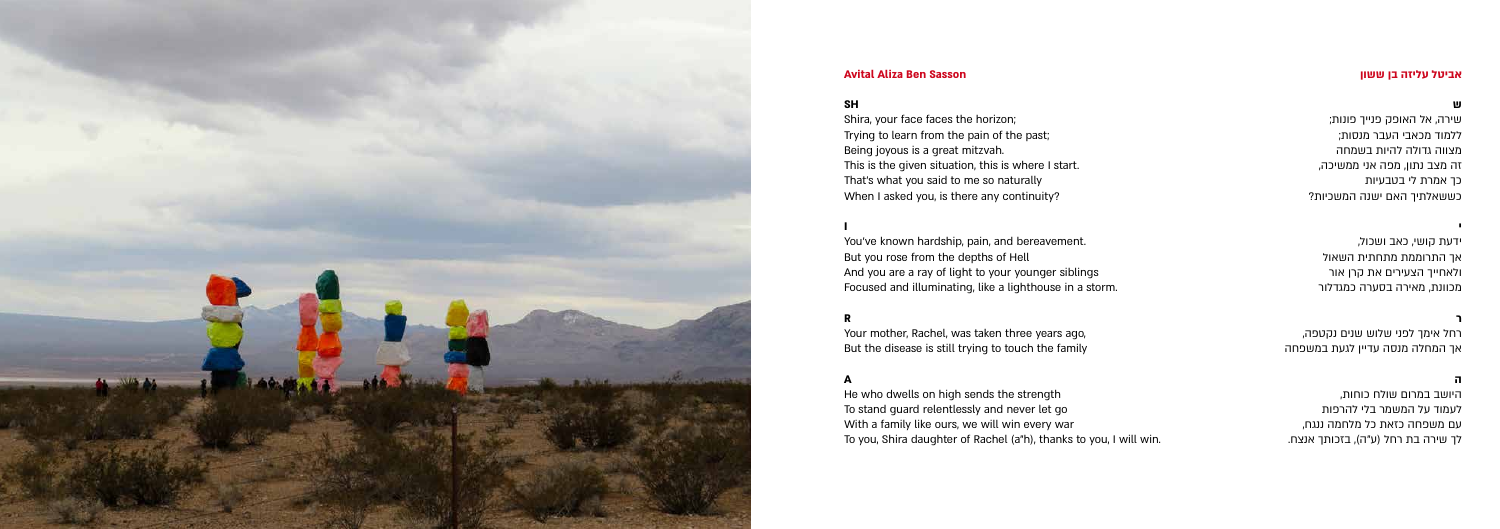

## **Haas The light is sweet and it is good**

Indeed I suffered great pain. Cancer penetrated my body. The disease drained my body and soul And Lchoose To set out and seek the light... I dare to look directly at the sun Demanding that it light up my heart. My soul. I return to my childhood landscape. Megiddo. The Ruler Road. The Tanach settlements... ...an the way to Beit She'an The Gilboa Mountains stand before me. Familiar and embracing. The Jezreel Valley caresses my heart. The burial site of my beloved father. Shielding, illuminating, and protecting...

And then, I discover that within my personal darkness I can find what to be thankful for... I can feel lucky...

I can remember here that nothing is self-understood And that I have what to be thankful for... Every day anew, Each morning, to light the spark The Divine spark. The strength that lies within me, Within us. Illuminating and dimming the darkness.

ואני בוחרת

ואכן כאבתי עד מאוד. הסרטן קינן בגופי. המחלה התישה את גופי ונשמתי לצאת לחפש את האור... מעיזה להביט ישירות אל השמש ודורשת ממנה להאיר את ליבי. את נשמתי. חוזרת אל נוף ילדותי. מגידו. כביש הסרגל. התענ"כים... בואכה בית שאן... הרי הגלבוע מולי. מוכרים ועוטפים. עמק יזרעאל מלטף את ליבי. מקום קבורתו של אבי האהוב מגונן. מאיר ומגן.... ואז, מגלה שבתוך החושך האישי שלי אני יכולה למצוא על מה להודות... להרגיש בת מזל...

> אני יכולה להיזכר במקום הזה ששום דבר לא מובן מאליו ויש לי על מה להודות... כל יום מחדש. כל בוקר להאיר את הניצוץ. הניצוץ האלוקי. הכוח טמון בתוכי, בתוכנו, מאיר ומעמעם את האפילה.

**for the eyes to see the sun"** (Kohelet 11:7)

### **״מתוק האור וטוב לעיניים לראות את השמש"** )קהלת, י"א, ז'(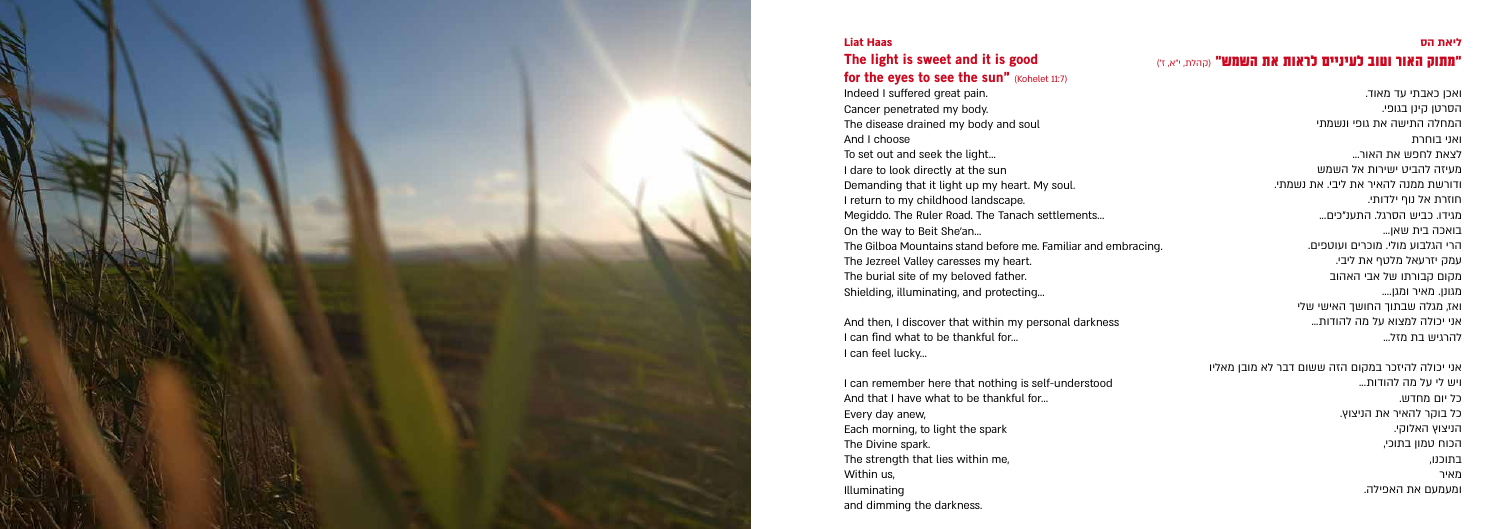

### **Naama Shenhav Cohen A Year of Nighttime**

Last year, the illness that was always something that happened to others, came in - or, more accurately, barged into - my life and home, without even knocking.

Since then, every minute, every day, every week brought with it a flooded me with a broad range of feelings and emotions, and, although my daily routine did not change, the way I looked at those mundane moments did.

So why is it a year of nighttime? Not just because of the dark, although there was darkness, but because that darkness illuminated sides and strengths in me that I didn't know I had; not just because of the nightmares, and there were nightmares, but because of the dreams that one day... very soon... everything would go back to what it was one year ago. Even though I myself have long since changed.

#### **נעמה שנהב כהן**

### **שנה של לילה**

לפני שנה, המחלה שתמיד הייתה משהו שקורה למישהו אחר, נכנסה, או יותר נכון התפרצה, לחיים ולבית שלי בלי לדפוק בדלת.

מאז - כל רגע, כל יום, כל שבוע - הביא איתו קשת רחבה של תחושות ורגשות שהציפו אותי, ואפילו ששגרת החיים שלי לא השתנתה, הדרך שבה אני מסתכלת על דברים, על אותם רגעים יומיומיים - דווקא כן.

אז למה שנה של לילה?

לא רק בגלל החושך, למרות שהיה גם חושך, אלא דווקא בגלל שאותו חושך האיר אצלי צדדים וכוחות שלא ידעתי שקיימים בי; ולא רק בגלל הסיוטים, והיו סיוטים, אלא דווקא בגלל אותם חלומות שיום אחד...ממש עוד מעט... הכל יחזור להיות בדיוק כמו שהיה לפני שנה.

אפילו/למרות - שאני כבר מזמן השתניתי.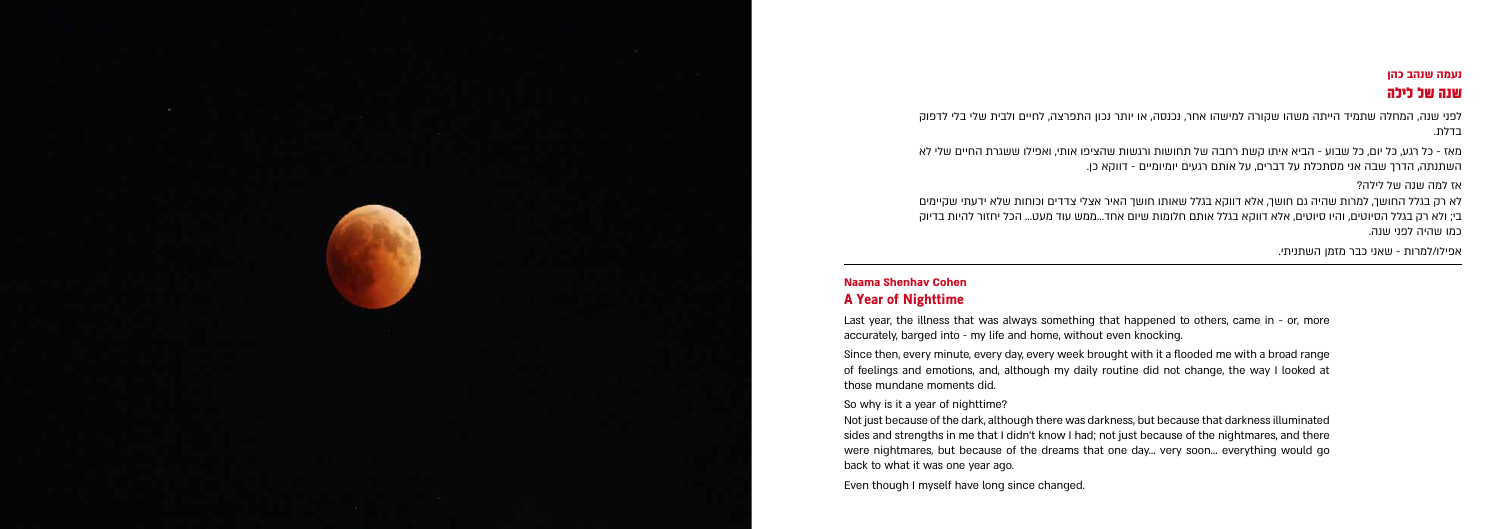

#### **Rachel Feldman - Davies**

now blurred.

The sea represents life, the normal everyday life, waves of repetition. The fence, my diagnosis, the chemotherapy – the fear of not being able to go on. Then in the foreground the cactus, representing life that continues growing wildly and freely. A change in my thought process, the fence becomes blurred and fades away but will always be there.

#### **רייצ'ל פלדמן - דיוויס**

הלכתי לאורך החוף לבד ונתקלתי בקקטוס שגדל בחול. הרגשתי מחוברת לניגוד של הצבע. התמונה שלי מייצגת את החיים. הים רגוע, הקקטוס גדל בחופשיות אבל הגדר מפריעה. מראה מכוער, אבל מראה מכוער שעכשיו הוא מטושטש. הים מייצג את החיים, את החיים הנורמליים של כל אחד ואחד, את הגלים שחוזרים ונשנים. הגדר, ההבחנה שלי, הכימותרפיה, הפחד שלא אוכל להמשיך. הקקטוס בחזית מייצג את החיים; שממשיכים לגדול בפראות ובחופשיות. שינוי בתהליך המחשבות שלי; הגדר הופכת מטושטשת ומתפוגגת, אבל תמיד תהיה שם.

I was walking along the beach alone. I came across the cactus growing in the sand. I felt connected to the contrast of colour. The picture for me represents the life. The sea is calm. The cactus grows freely but is obstructed by the fence. An eyesore. But an eyesore which is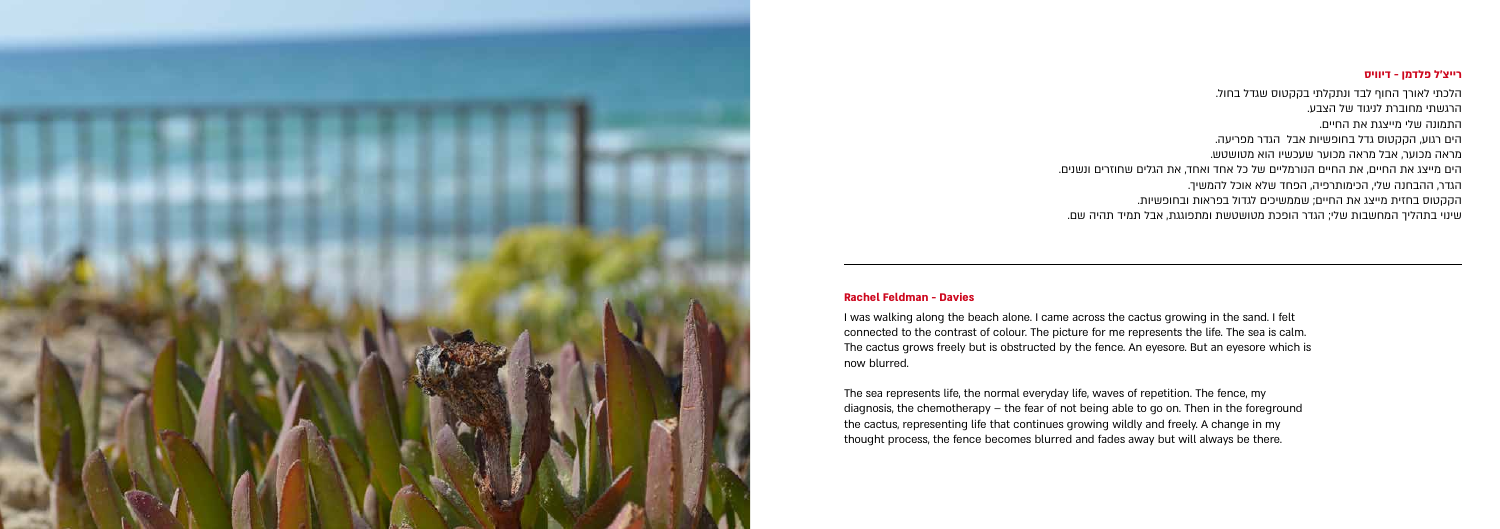

#### **Granit Yaniv**

### **Recalculating the Route**

I got sick! My entire life, I designed routes that would be convenient for me to follow. During the last three years, I was forced to recalculate my life path time and time again. Where do I go? With whom? Till when? Who decides where I'm going?

#### **גרניט יניב**

### **מחשב מסלול מחדש**

חליתי! כל חיי יצרתי לעצמי מסלולים שבהם היה לי נוח ללכת. בשלוש שנים האחרונות נאלצתי כל פעם מחדש לחשב מחדש את מסלול חיי. לאן צועדים? עם מי? עד מתי? מי מחליט לאן אצעד?

המסלולים החדשים צלקו את גופי, אך הם רק מזכירים את הדרכים שבהן צעדתי ואינם סוללים את עתידי. מתוך השיר "עד קצה המסלול", מאת אסתר שמיר: "אנשים שלא קרבתי אלי נשרו לי מתוך ידי רגעים שעברו מעלי עברו בלעדי אין בי כל טינה רק ימים ארוכים, שמשהו בי בכל כוחו קורא למרחקים"

The new routes scarred my body, but these scars only remind me of the paths that I've already walked that do not pave my future. Excerpted from "To the End of the Path" by Esther :Shamir

"People I did not bring close to me Fell from my hands Moments that I ignored Happened without me I bear no resentment Just long days, when something within With all its strength cries out afar."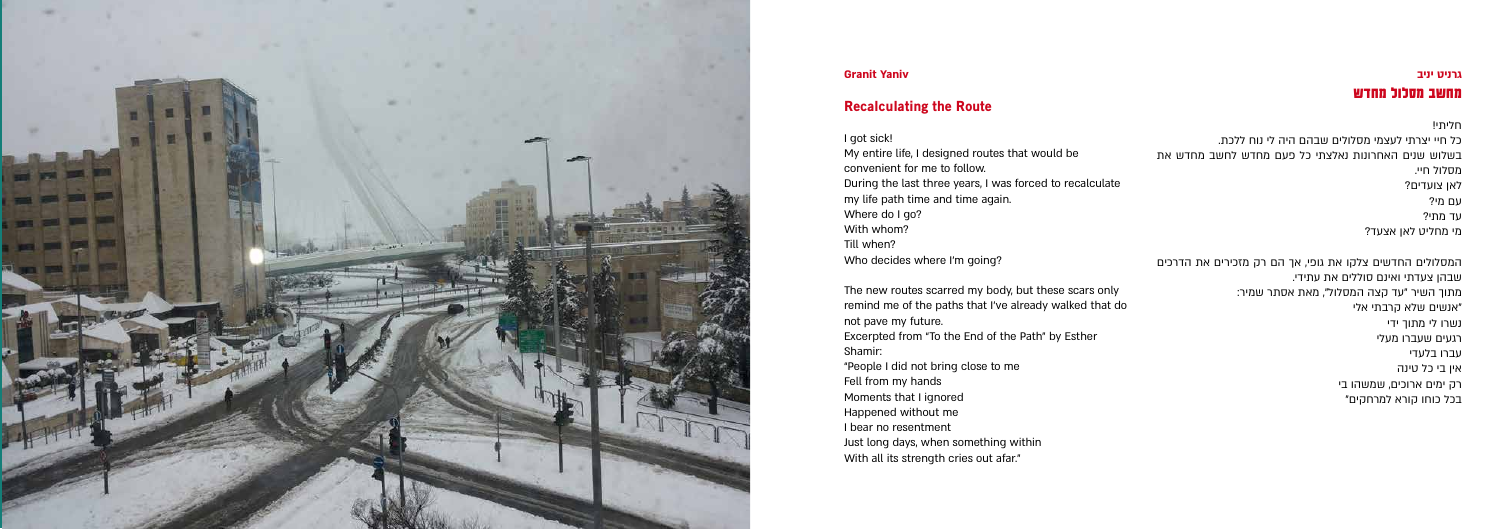







**שירלי כהן ז"ל | l"z Cohen Shirli**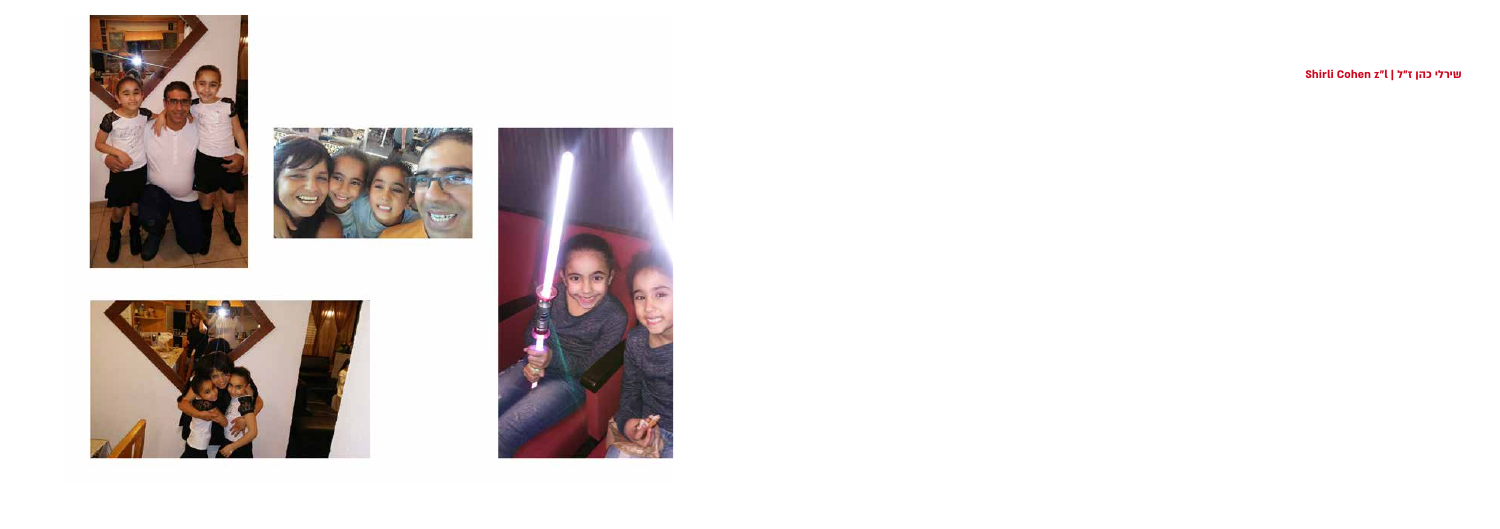

**ענבל סעיד ז"ל | l"z id'Sa Inbal**